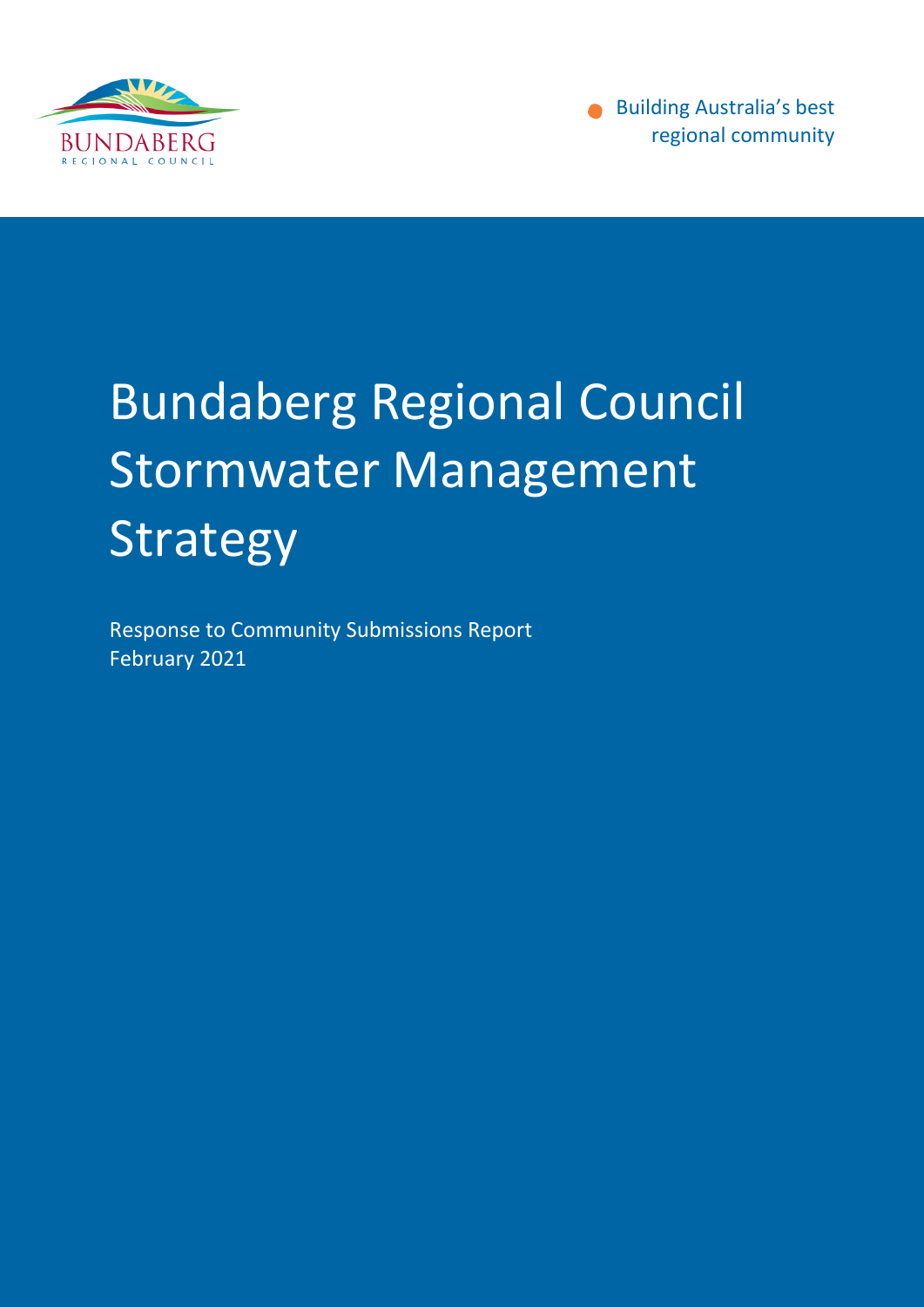

#### Table of Contents

| 1.0 | Introduction                                          |  |
|-----|-------------------------------------------------------|--|
| 2.0 | <b>Public Consultation Summary</b>                    |  |
| 3.0 | Community Submissions and Council's Responses Summary |  |
| 4.0 | <b>Strategy Updates</b>                               |  |

Appendix A

Community Submissions Received and Council's Responses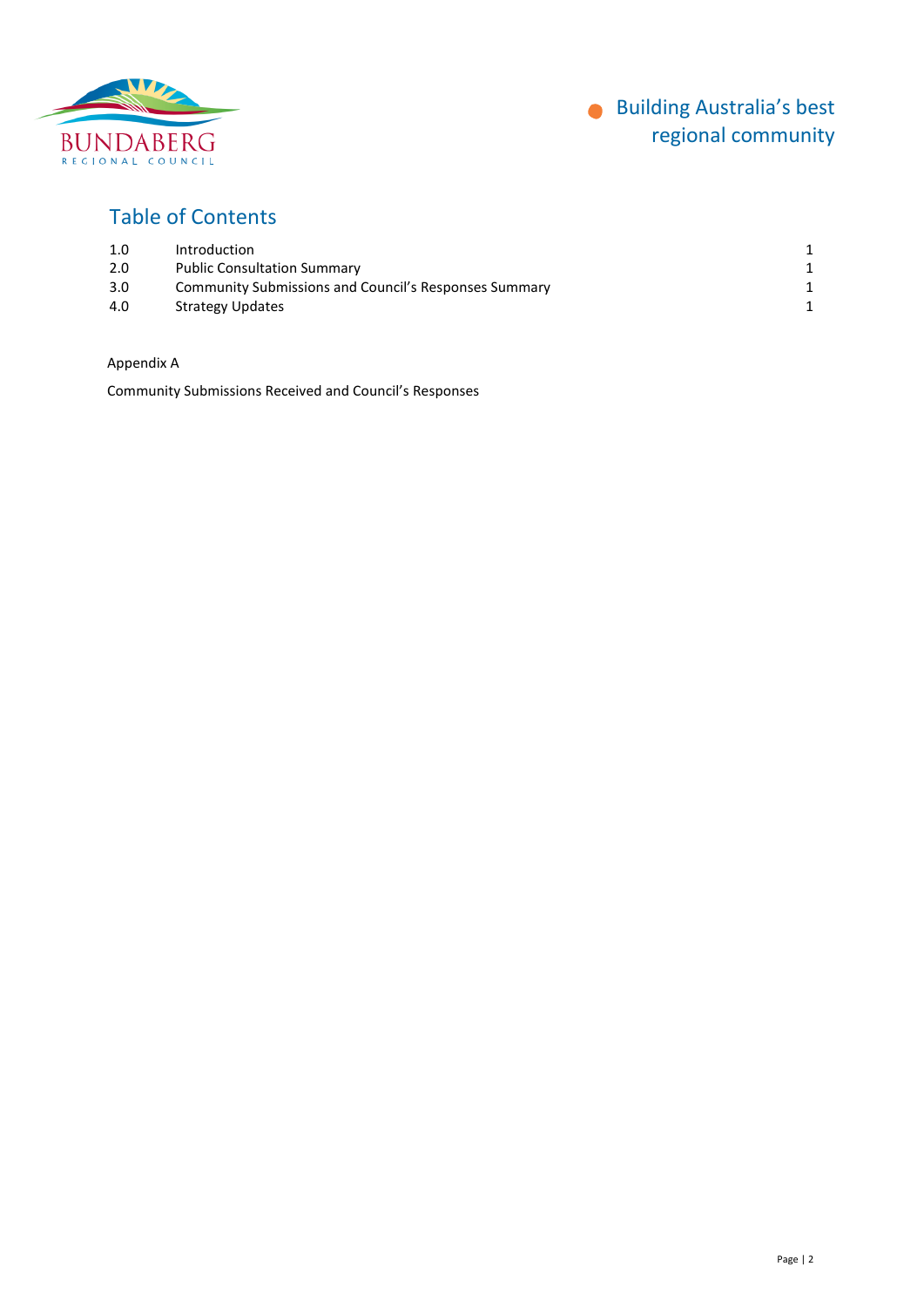

#### 1.0 Introduction

The Stormwater Management Strategy (the Strategy) aims to establish a logical, justified approach to the longterm management of natural and built stormwater assets across the Bundaberg Regional Council local government area. This will minimise the impact on Council's forward operations and risk to life, property, community well-being, environment and the economy.

The Strategy will allow Council to proactively manage the challenge of supporting sustainable growth, while planning for maintenance and augmentation of existing infrastructure. It will also direct the required initiatives to support community and industry education regarding stormwater issues relating to their properties.

The Strategy has been designed to be a dynamic, living document that uses a risk based approach to prioritise future works in the areas of Data Management, Asset Management, Capital Works Prioritisation and Community Engagement, whilst considering future development and renewal requirements. The long-term goal of the Strategy is to progressively reduce stormwater flood risk for the community in line with Councils corporate plan.

#### 2.0 Public Consultation Summary

Council completed public consultation on the Draft Bundaberg Regional Council Stormwater Management Strategy over a 28-day period, which ran from Monday 16<sup>th</sup> November to Monday 14<sup>th</sup> December 2020. In response, a total of 5 submissions were received from the public. A detailed review of all submissions was undertaken along with subsequent technical review of the Draft BRC Stormwater Management Strategy to ensure all items raised were appropriately addressed.

The Draft Bundaberg Regional Council Stormwater Management Strategy was made publicly available via Council's Bundaberg Now an[d www.ourbundabergregion.com.au](http://www.ourbundabergregion.com.au/) webpages and social media posts. The following provides a summary of public consultation statistics:

- 7468 people reached on Facebook;
- 939 views on Bundaberg Now;
- 165 webpage visits on [www.ourbundabergregion.com.au;](http://www.ourbundabergregion.com.au/) and
- 112 Draft Bundaberg Regional Council Stormwater Management Strategy document downloads.

#### 3.0 Community Submissions and Council's Responses Summary

A total of 5 submissions were received during the public consultation period. The key issues raised are summarised as follows:

- Maintaining a balanced/functional natural creek/river system;
- Building habitable structures in high-risk areas (e.g. floodplains);
- Safety, function and maintenance of major urban drains and concrete channels (e.g. Washpool Creek);
- Integrating stormwater quality and quantity outcomes; and
- Undertake master planning for emerging communities prior to re-zoning for urban development.

The community submissions received and Council's responses to these submissions is provided in [Appendix A.](#page-3-0)

#### 4.0 Strategy Updates

A detailed review of all submissions received along with a subsequent technical review of the Draft BRC Stormwater Management Strategy was undertaken. The review concluded that the Draft BRC Stormwater Management Strategy appropriately addressed all items raised in submissions and no further changes were required.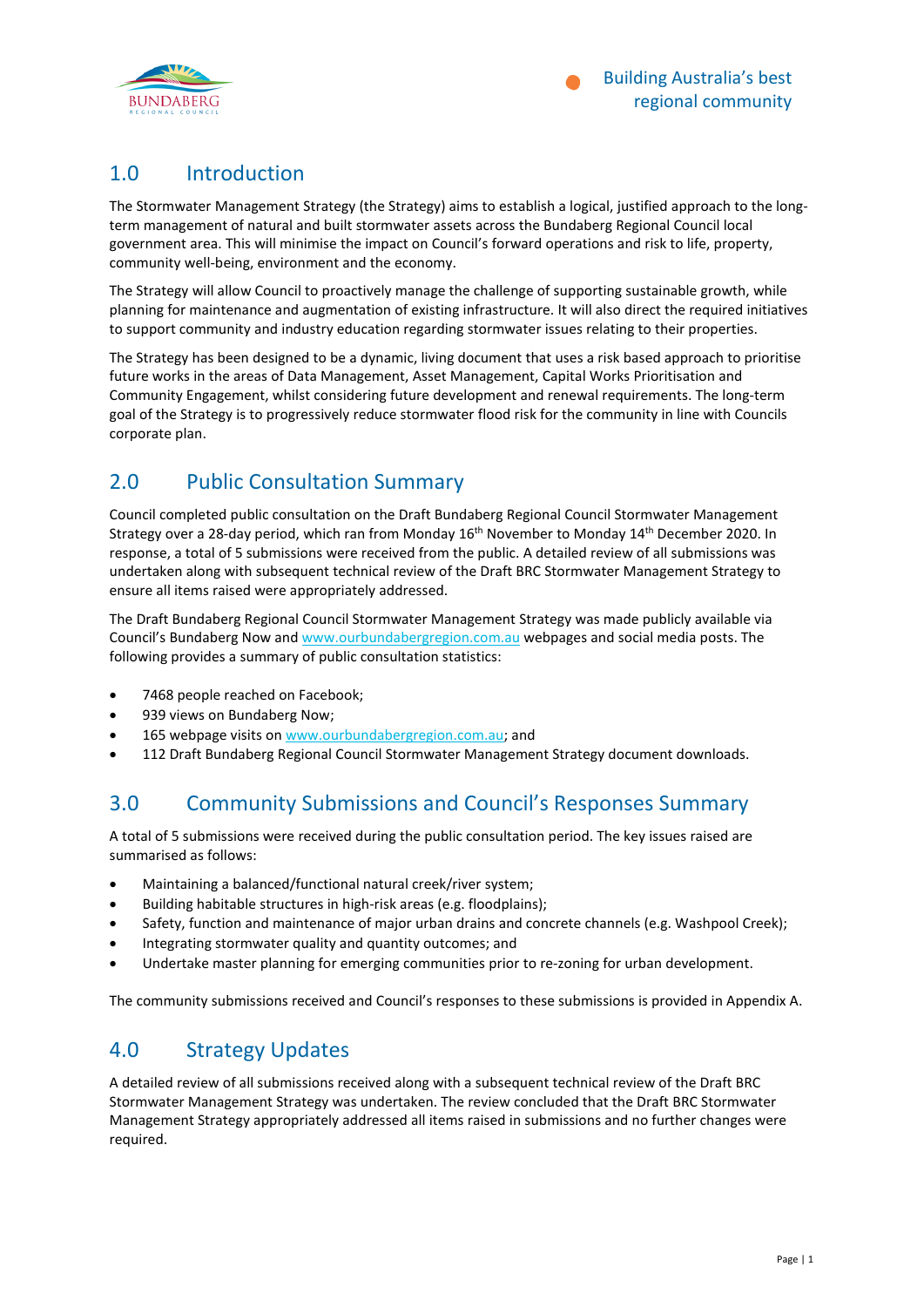# <span id="page-3-0"></span>**Appendix** A

## Community Submissions Received and Council's Responses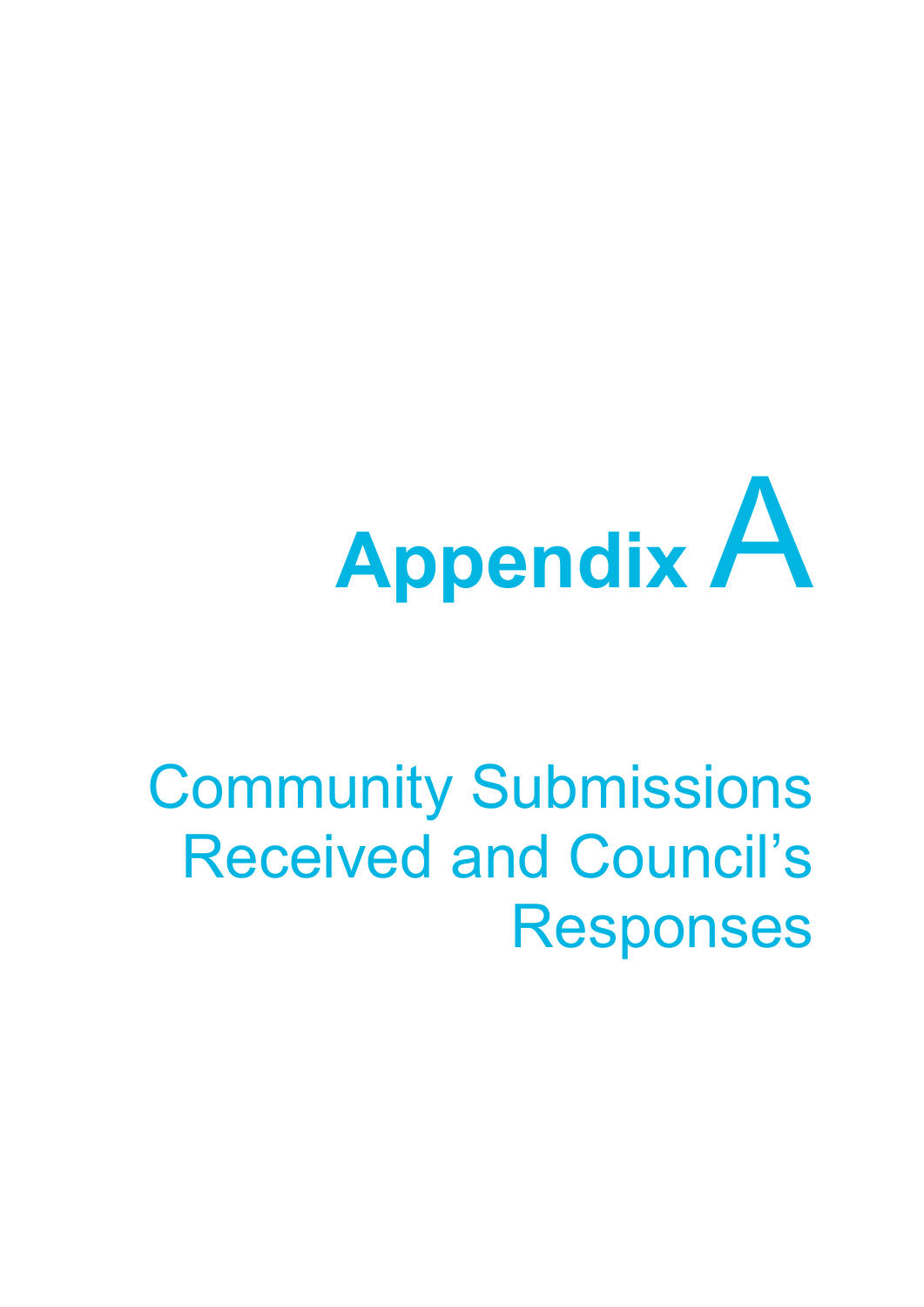### Appendix A Community Submissions Received and Council's Responses

| <b>Submission</b> | <b>Submission Comments</b>                                              | <b>Council Response</b>                                                                                                                                                                                                                                                                                                                                                                                                                                                                                                                                                                                                                                                                                                                                                                                                                                                                                                                                                                                                                                                                                                                                                                                              | <b>Reference to SMS</b>                                                                                                                                                                                                                                                                           |
|-------------------|-------------------------------------------------------------------------|----------------------------------------------------------------------------------------------------------------------------------------------------------------------------------------------------------------------------------------------------------------------------------------------------------------------------------------------------------------------------------------------------------------------------------------------------------------------------------------------------------------------------------------------------------------------------------------------------------------------------------------------------------------------------------------------------------------------------------------------------------------------------------------------------------------------------------------------------------------------------------------------------------------------------------------------------------------------------------------------------------------------------------------------------------------------------------------------------------------------------------------------------------------------------------------------------------------------|---------------------------------------------------------------------------------------------------------------------------------------------------------------------------------------------------------------------------------------------------------------------------------------------------|
| 1                 | Total ban on stormwater emptying into creeks, rivers,<br>and the ocean. | Stormwater runoff naturally collects in watercourses and wetlands which typically<br>discharge into the ocean. This is a natural function of waterways which rely on<br>stormwater to:<br>Fill waterholes and water storages.<br>Replenish groundwater supplies.<br>Supply water and transport nutrients for flora (plants) and fauna (animals).<br>Significantly altering this natural cycle (whether for an urbanised creek or not) would<br>cause the creek to rapidly deteriorate. Redirecting stormwater is also impractical from a<br>cost, planning and engineering perspective.<br>As such, a total ban on stormwater emptying into creeks, rivers and the ocean is<br>considered undesirable. Maintaining a balanced flow regime is important for natural<br>system function and is a key consideration of the Strategy (see references). To improve<br>the health of our waterways, it is important that stormwater is appropriately managed<br>and treated before entering waterways and the ocean.                                                                                                                                                                                                       | <b>Stormwater Management</b><br><b>Strategy Report:</b><br>Page 4 – Growth<br>Page 6 - Liveability<br>Page 8 - Strategic<br>Objectives 1, 3, 4 and 6<br>Page 9 - Strategic<br>$\bullet$<br>Outcomes 1 and 3<br>Page 14 - LoS<br>$\bullet$<br>Functionality and<br>Environmental<br>Sustainability |
|                   | Total ban on building residential or commercial on<br>floodplains.      | Development within floodplains can present significant risk to life and property. This<br>includes floodplains of all types - rivers, creeks, and even coastal flats. Historic<br>development practice (globally) has seen floodplains developed due to their accessibility<br>and gentle gradients. However, this has led to buildings becoming flooded during flood<br>events.<br>Council is committed to providing safe, sustainable development. New habitable<br>residential or commercial buildings must be 'built up' above the 1% AEP level as<br>predicted at 2100 (i.e. with Climate Change). This ensures the risk of flooding is<br>significantly reduced (i.e. less than 1% chance of flooding for any given year) without<br>making development impractical or unrealistically expensive.<br>Existing buildings may have been historically developed in floodplain areas. Council is<br>investing in engineering tools (such as detailed flood models) to understand where flood<br>risk is highest and should be addressed as a priority. As this type of flood mitigation can<br>become very expensive, Council weighs options using a Multi-Criteria Assessment (MCA)<br>to ensure value for money. | <b>Stormwater Management</b><br><b>Strategy Report:</b><br>Page 4 – Growth<br>$\bullet$<br>Page 5 - Flood Risk<br>Page 8 - Strategic<br>Objectives 1, 2, 5 and 6<br>Page 10 - Strategic<br>Outcomes 5, 6 and 8<br>Page 12 - MCA<br>$\bullet$<br>framework criteria                                |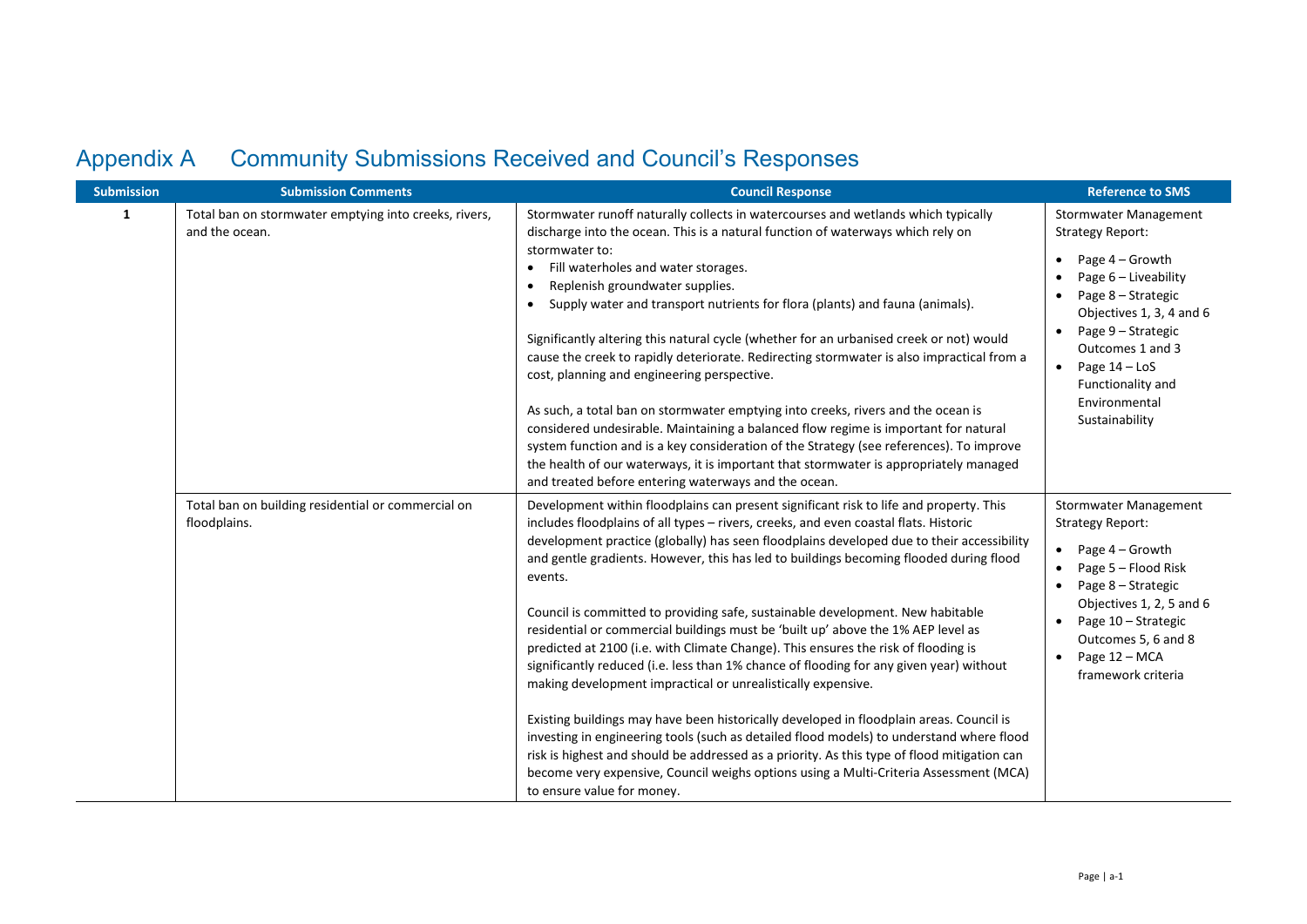| <b>Submission Comments</b>                                                                                                                                                                                                                                                                                                      | <b>Council Response</b>                                                                                                                                                                                                                                                                                                                                                                                                                                                                                                                                                                                                                                                                                                                                                                                                                                                                                                                                                                                                                                                                                                                                                                                                                                                                                                                                            | <b>Reference to SMS</b>                                                                                                                                                                                                                                                                                                               |
|---------------------------------------------------------------------------------------------------------------------------------------------------------------------------------------------------------------------------------------------------------------------------------------------------------------------------------|--------------------------------------------------------------------------------------------------------------------------------------------------------------------------------------------------------------------------------------------------------------------------------------------------------------------------------------------------------------------------------------------------------------------------------------------------------------------------------------------------------------------------------------------------------------------------------------------------------------------------------------------------------------------------------------------------------------------------------------------------------------------------------------------------------------------------------------------------------------------------------------------------------------------------------------------------------------------------------------------------------------------------------------------------------------------------------------------------------------------------------------------------------------------------------------------------------------------------------------------------------------------------------------------------------------------------------------------------------------------|---------------------------------------------------------------------------------------------------------------------------------------------------------------------------------------------------------------------------------------------------------------------------------------------------------------------------------------|
|                                                                                                                                                                                                                                                                                                                                 | Council's Planning Scheme seeks to ensure that new, 'Greenfield' development avoids<br>areas susceptible to flooding in the defined flood event (e.g. the 1% AEP level, with<br>climate change). In such areas it may be possible to manage the extent of flooding<br>through works undertaken as part of the development. Any such works would need to<br>ensure there is no worsening of flooding impacts elsewhere in the catchment.                                                                                                                                                                                                                                                                                                                                                                                                                                                                                                                                                                                                                                                                                                                                                                                                                                                                                                                            |                                                                                                                                                                                                                                                                                                                                       |
| Is Palmers Creek crossing at Avoca Street between<br>McLucas Street & MacPherson Court included in the<br><b>Stormwater Strategy?</b>                                                                                                                                                                                           | Palmers Creek and all other urban creeks are included in the Strategy. Urban creeks have<br>generally been modified to support urban development and need careful consideration<br>to maintain their function in a safe, sustainable manner. This is a global challenge in<br>stormwater management.<br>Palmers Creek, particularly where it meets residential areas, is analysed in the Strategy.<br>Future options will be weighed using Council's Multi-Criteria Assessment (MCA) to ensure<br>value for money.                                                                                                                                                                                                                                                                                                                                                                                                                                                                                                                                                                                                                                                                                                                                                                                                                                                 | <b>Stormwater Management</b><br><b>Strategy Report:</b><br>Page 4 – Growth<br>Page 5 - Flood Risk<br>Page 8 - Strategic<br>Objectives 1, 2, 5 and 6<br>Page 10 - Strategic<br>Outcomes 5, 6 and 8<br>Page 12 - MCA<br>framework criteria                                                                                              |
| Nothing is getting done with the drain down from<br>Lathouras Court. Water from that street runs into<br>Baldwin reserve – the drain has a dangerous,<br>unprotected opening.<br>Two Councillors have looked at it, but nothing has been<br>done. We are worried a person may fall into it at night<br>and break limbs or back. | Washpool Creek (the drain west of Lathouras Court) is considered within the Stormwater<br>Strategy. The concrete drain forms a focus of asset management and is considered as the<br>highest funding priority in Council's stormwater investment.<br>Council is currently working on developing financially and environmentally sustainable<br>options for managing concrete lined creeks in the region, which includes their renewal,<br>replacement and even re-design such as 'creek naturalisation' to achieve more<br>sustainable results.<br>Council has received \$2.78 million in funding through the Queensland Reconstruction<br>Authority to restore the Washpool Creek drain back to a natural waterway. Following<br>completion of design, the Washpool Creek drain and associated pipe outlets (including<br>the drain down from Lathouras Court) will be remediated. The design of the project will<br>focus on transforming the Washpool Creek corridor into an integrated open space which<br>provides a stormwater drainage function and delivers a useable and safe open space for<br>public use. This project is anticipated to be completed by June 2022.<br>Furthermore, Council is also undertaking a new initiative to proactively assess the<br>condition and safety of stormwater assets (including open drains), to inform the need for | <b>Stormwater Management</b><br><b>Strategy Report:</b><br>Page 4 – Ageing<br>$\bullet$<br>Infrastructure<br>Page 6 - Liveability<br>Page 8 - Strategic<br>$\bullet$<br>Objectives 1, 2 and 6<br>Page 10 - Strategic<br>$\bullet$<br>Outcomes 4 and 7<br>Page 13 - Our<br>$\bullet$<br>commitment to<br>managing stormwater<br>assets |
|                                                                                                                                                                                                                                                                                                                                 |                                                                                                                                                                                                                                                                                                                                                                                                                                                                                                                                                                                                                                                                                                                                                                                                                                                                                                                                                                                                                                                                                                                                                                                                                                                                                                                                                                    | future improvements and works, e,g, before they reach the point of failure.                                                                                                                                                                                                                                                           |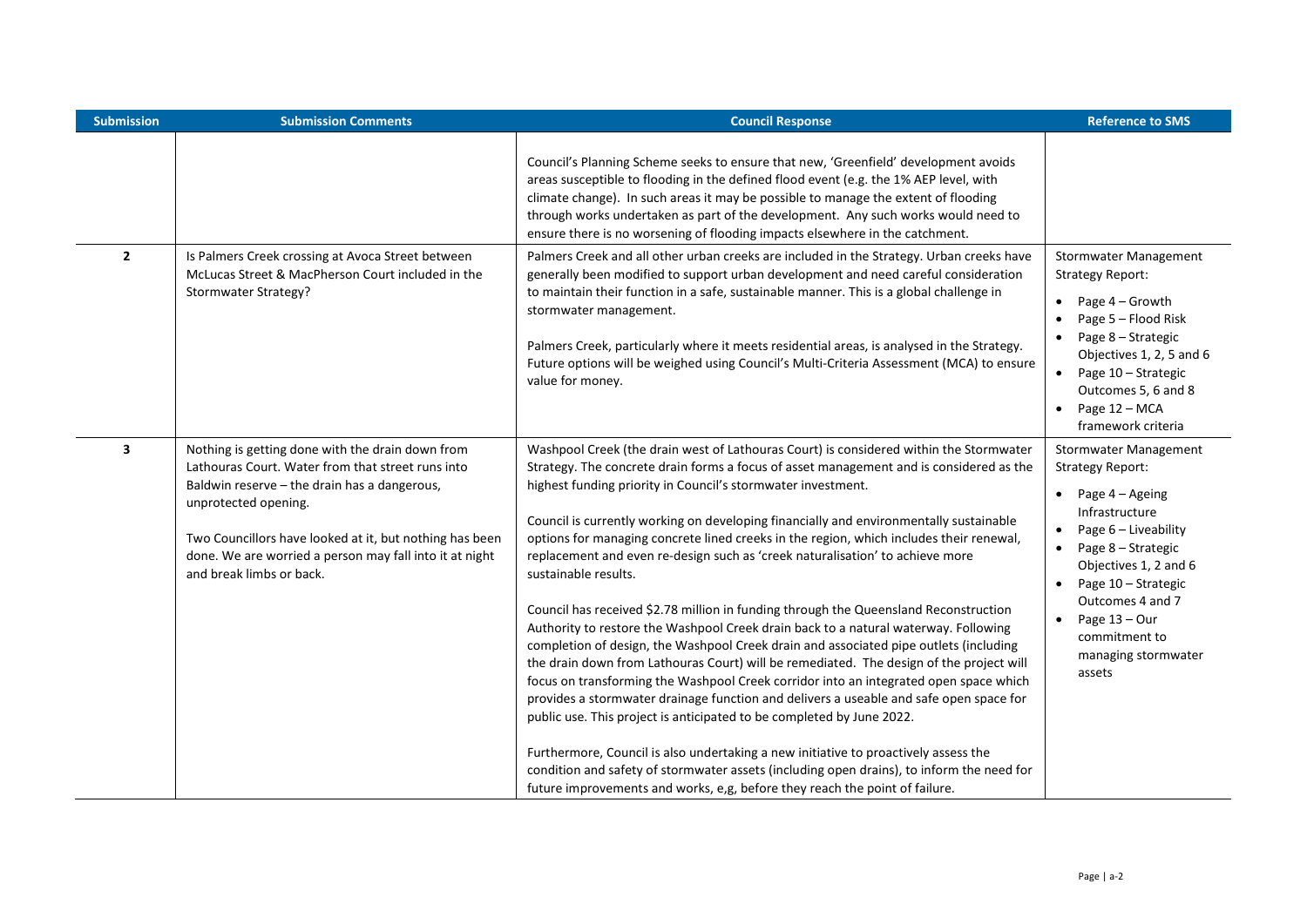| <b>Submission</b> | <b>Submission Comments</b>                                                                                                                                                                                                                                                                                                                                                                                                                                                                                                                                                                                                                                                                                                                                                           | <b>Council Response</b>                                                                                                                                                                                                                                                                                                                                                                                                                                                                                                                                                                                                                                                                                                                                                                                                                                                                                                                                                                                                                                                                                                                                                                                                                                                                                                                                                                                                                                                                                                                                                                                                                                                                                                                                                                                                                                                                                                                                                                                                                                                                                                                                                                                                                                                                                                                                                                                                                                                                             | <b>Reference to SMS</b>                                                                                                                                                                                                                                                                                                                                                                        |
|-------------------|--------------------------------------------------------------------------------------------------------------------------------------------------------------------------------------------------------------------------------------------------------------------------------------------------------------------------------------------------------------------------------------------------------------------------------------------------------------------------------------------------------------------------------------------------------------------------------------------------------------------------------------------------------------------------------------------------------------------------------------------------------------------------------------|-----------------------------------------------------------------------------------------------------------------------------------------------------------------------------------------------------------------------------------------------------------------------------------------------------------------------------------------------------------------------------------------------------------------------------------------------------------------------------------------------------------------------------------------------------------------------------------------------------------------------------------------------------------------------------------------------------------------------------------------------------------------------------------------------------------------------------------------------------------------------------------------------------------------------------------------------------------------------------------------------------------------------------------------------------------------------------------------------------------------------------------------------------------------------------------------------------------------------------------------------------------------------------------------------------------------------------------------------------------------------------------------------------------------------------------------------------------------------------------------------------------------------------------------------------------------------------------------------------------------------------------------------------------------------------------------------------------------------------------------------------------------------------------------------------------------------------------------------------------------------------------------------------------------------------------------------------------------------------------------------------------------------------------------------------------------------------------------------------------------------------------------------------------------------------------------------------------------------------------------------------------------------------------------------------------------------------------------------------------------------------------------------------------------------------------------------------------------------------------------------------|------------------------------------------------------------------------------------------------------------------------------------------------------------------------------------------------------------------------------------------------------------------------------------------------------------------------------------------------------------------------------------------------|
|                   |                                                                                                                                                                                                                                                                                                                                                                                                                                                                                                                                                                                                                                                                                                                                                                                      |                                                                                                                                                                                                                                                                                                                                                                                                                                                                                                                                                                                                                                                                                                                                                                                                                                                                                                                                                                                                                                                                                                                                                                                                                                                                                                                                                                                                                                                                                                                                                                                                                                                                                                                                                                                                                                                                                                                                                                                                                                                                                                                                                                                                                                                                                                                                                                                                                                                                                                     |                                                                                                                                                                                                                                                                                                                                                                                                |
| 4                 | We have lived on the drain for 30-years and the drain<br>never used to flood into our yard. It seems now it floods<br>into our yard most times it rains now. We believe it is<br>due to more development and a lot of the work done in<br>Boundary Street and sends the water more our way.<br>I have looked at the proposal and think the water needs<br>to be held up and slowed down somehow as the pipes<br>outside our house cannot cope with the volume of<br>water. When we bought our land 30-years ago we were<br>told the 4 pipes in the drain would be changed to 1 big<br>pipe, but this has never happened. That would get the<br>water away a lot quicker.<br>We cannot use the bottom part of our yard as it floods<br>all the time, and everything gets washed away. | Development in the upstream catchment can also affect flood behaviour, however it is<br>generally designed so that there is no discernible difference. Changes in observed<br>flooding over a 30-year period is most likely due to the volume and intensity of rainfall<br>falling over the catchment and changes in local rainfall patterns.<br>Flooding (including overland flooding) in Bundaberg is highly variable due to the nature<br>of our climate. This means many years (e.g. 15 years) may pass where minimal flooding<br>occurs. In contrast, changes in climate can bring several large events to pass, even in<br>close succession.<br>The Strategy identifies urban drains and channels as important components of creeks -<br>natural assets for the Bundaberg community. This area is part of Washpool Creek. The<br>channel throughout this area has been concreted to maximise capacity for urban<br>development. Whilst this can reduce the flooding in localised locations, it can also<br>increase the flood extent downstream due to the water arriving faster.<br>The Strategy approaches complex flooding issues in urban creeks from a holistic, whole<br>of catchment perspective. Changes in one location effect downstream behaviour. To this<br>end, Council is progressing with a list of actions from the Strategy which will better<br>inform overland flood risk, issues, and possible solutions. This includes options such as<br>increasing pipe sizes to prevent houses and property from flooding. These options will be<br>weighed using Council's Multi-Criteria Assessment (MCA) to ensure high-risk flooding is<br>addressed first.<br>The Strategy also highlights a clear need to focus on high-risk flooding (such as flooded<br>houses) before low-risk flooding (such as water in yards). To reduce the impact of<br>flooding at locations such as this, stormwater awareness and education resources are<br>being prepared to:<br>• Explain overland flood behaviour and types of urban drainage.<br>Provide advice for community safety relating to overland flooding.<br>$\bullet$<br>Reducing property loss by informing residents of where it can be expected to flood<br>$\bullet$<br>frequently (e.g. at least once every 5-years).<br>Explain the natural function of creeks and the important benefits that come from<br>$\bullet$<br>this.<br>Advise the community on how to work with our creeks, rather than against them:<br>$\bullet$ | Stormwater Management<br><b>Strategy Report:</b><br>Page 5 - Flood Risk<br>$\bullet$<br>Page 6 - Liveability<br>$\bullet$<br>Page 8 - Strategic<br>Objectives 1 and 5<br>Page 10 - Strategic<br>Outcomes 5, 6 and 8<br>Page 12 - How we will<br>prioritise stormwater<br>projects<br>Page 14 - health and<br>Safety, Community<br>Involvement, Capacity<br>and Environmental<br>Sustainability |

Ť